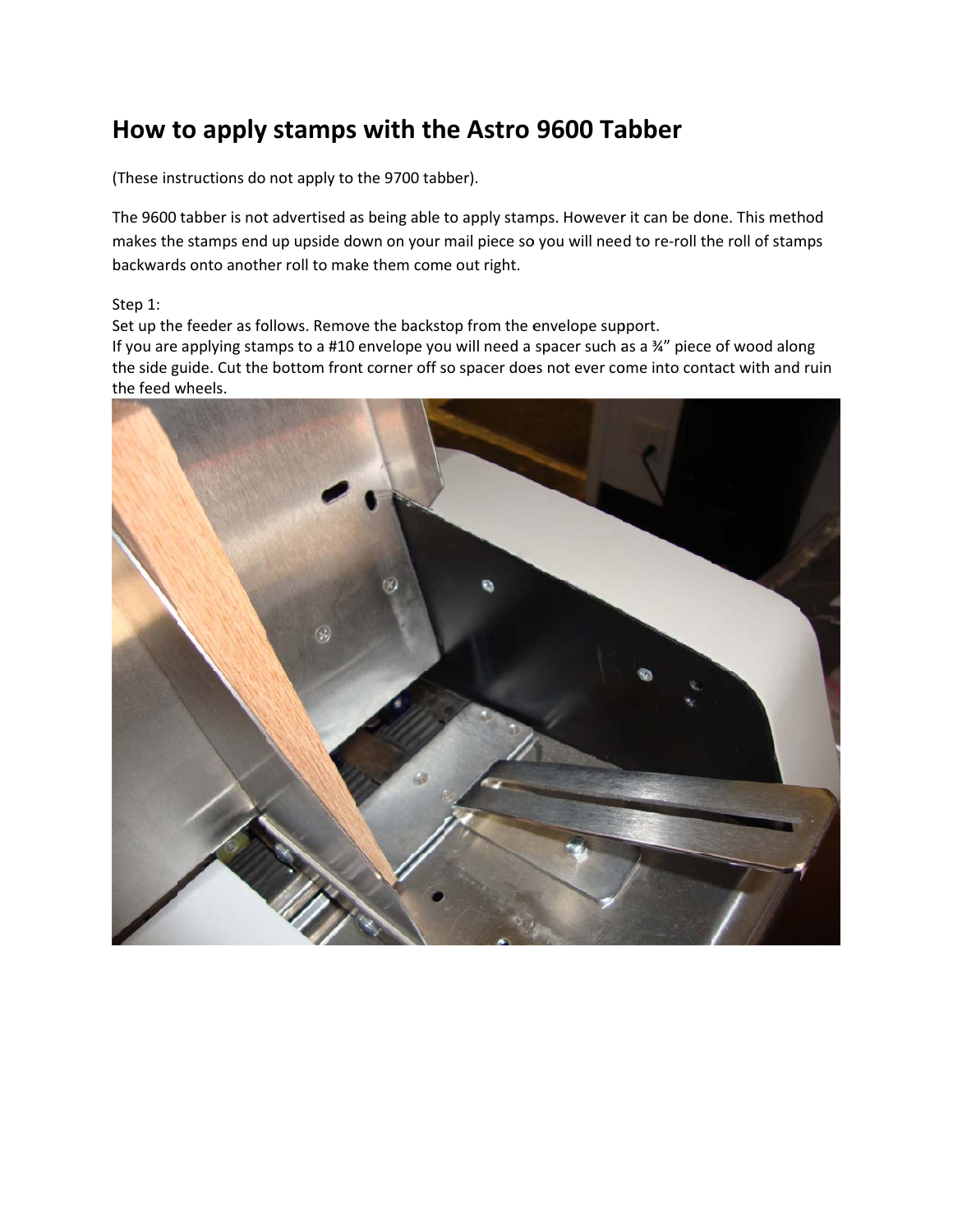The #10 envelopes go in this way:

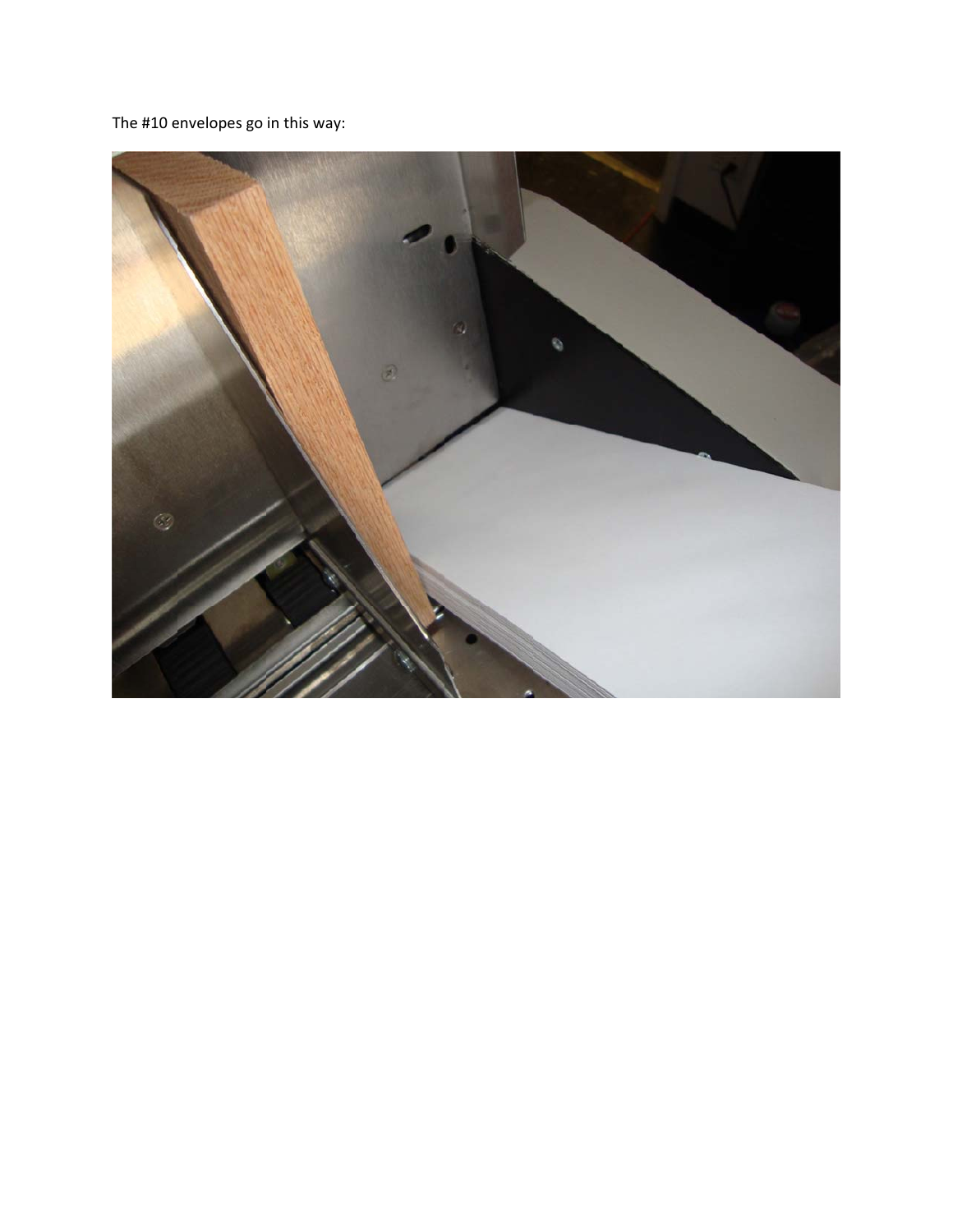Step 2:

Thread the stamps. Since this machine is not a 9700 model, don't follow the applying stamp instructions from the manual. You need thread the backing following the labeling instructions from the manual. In these pictures we used tabs but just pretend that they are stamps.

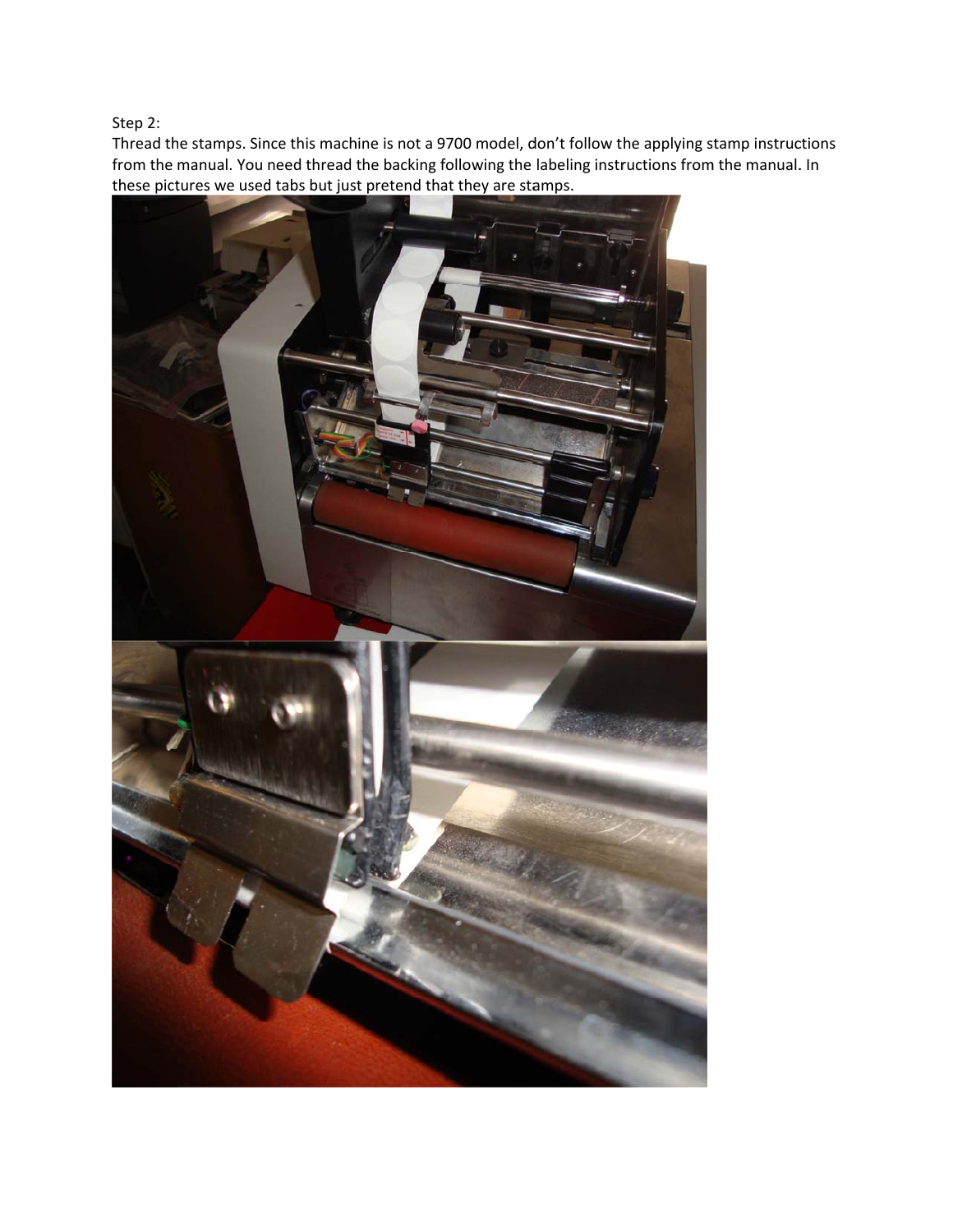Step 3: Set the toggle switch to "L" for label.

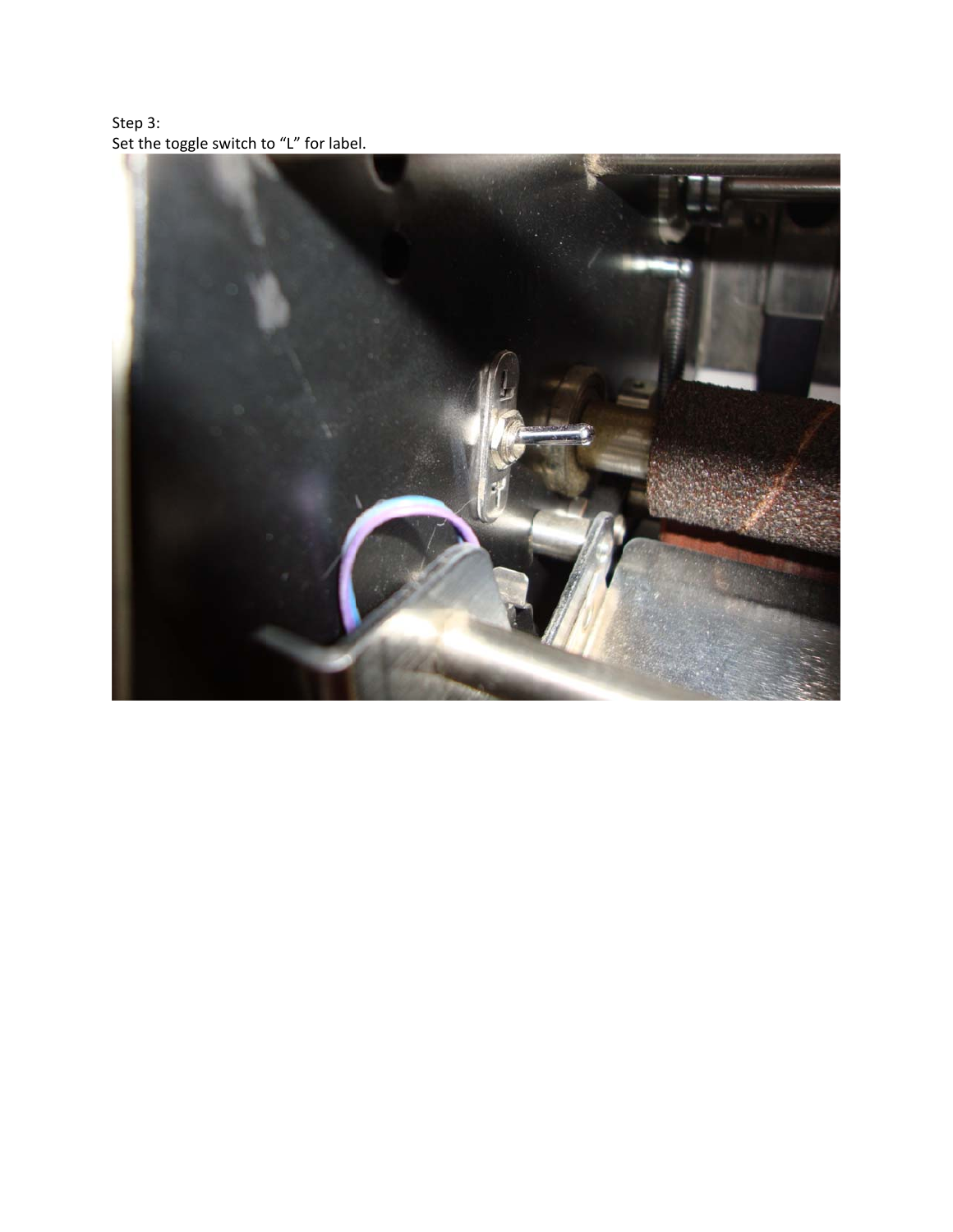Step 4:

Set the sensor sensitivity using the knob on the right side of the machine. Refer to the picture below for the location of the sensor. Make sure there is a stamp in front of the sensor and turn the knob until the red light first comes on. Now make sure that there is only backing paper behind the sensor and turn the knob until the red light first comes on. Now set the knob to a positon that is ½ way between these two points.



Step 5:

At this point adjust the feeding so the machine feeds envelopes consistently. Don't start applying stamps until you have it feeding properly.